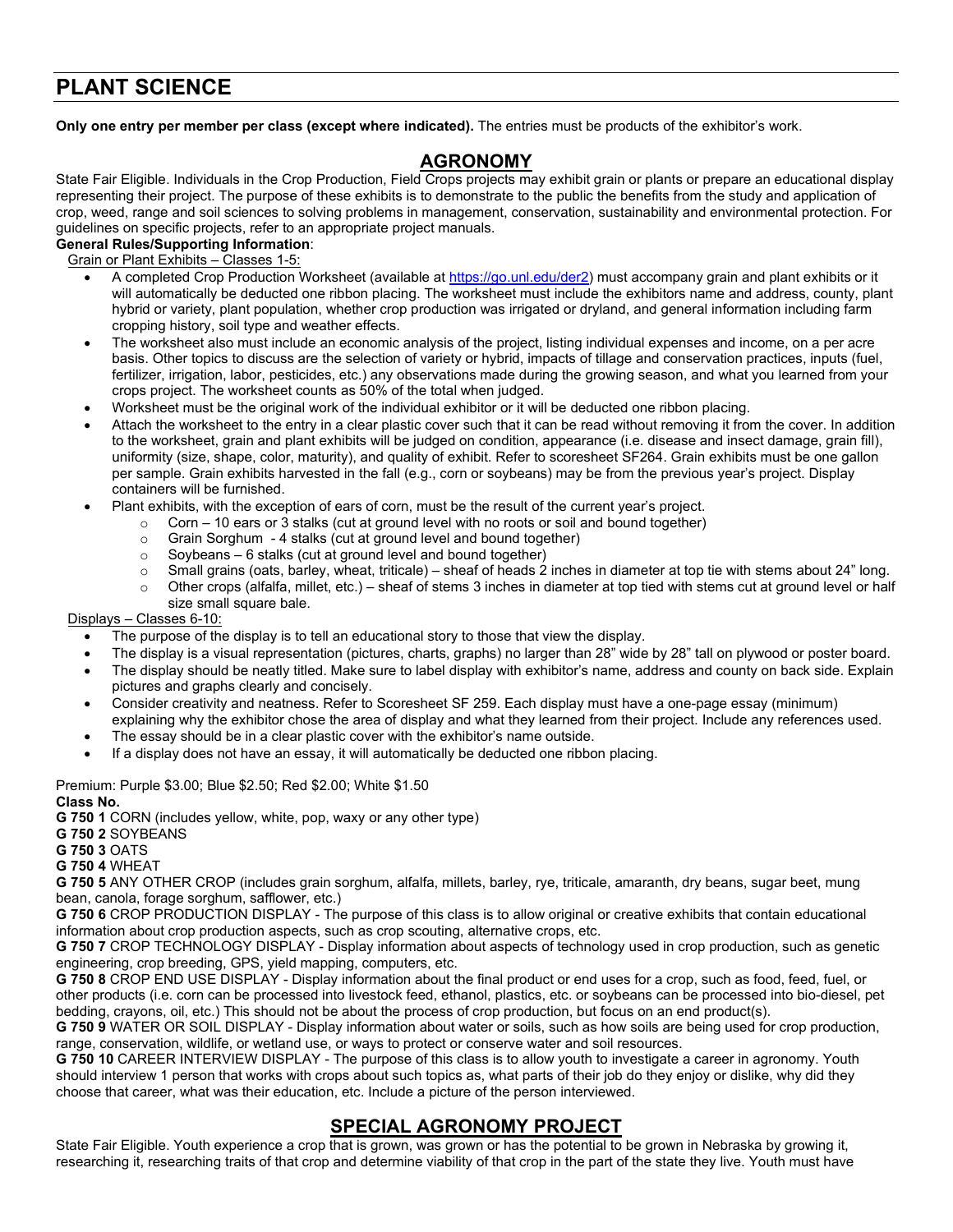notified and received seeds from Extension Office of current year to exhibit in the 2022 'Broomcorn Sorghum' Special Agronomy Project**.** A different seed will be selected every year. Youth will grow seeds in their garden or pots. Written resource materials will be available for youth, in addition to virtual, live or recorded videos/field trips.

#### Premium: Purple \$3.50; Blue \$3.00; Red \$2.50; White \$2.00

**G 750 11** EDUCATION EXHIBIT - Educational exhibit based on what was learned from the project. Present information on a poster 14"x22" either vertical or horizontal arrangement or in a clear plastic report cover. The 4-H member's name, age, full address and county must be on the back of the poster or report cover. Each display must have a one-page essay (minimum) explaining why the exhibitor chose the area of display and what they learned from the project. Include any references used.

**G 750 12** VIDEO PRESENTATION - Exhibitor designs a multimedia presentation related to the crop. This could include narration of the growing process, presenting facts about the crop or any other innovative multimedia practices. The presentation should be at least 2 minutes in length and no more than 5 minutes in length, appropriate graphics, sound and either a video clip, animation or voice over and/or original video clip. Any of the following file formats will be accepted: .mp4, .mov, .ppt, or .avi.

**G 750 13** FRESHLY HARVESTED CROP - Plant exhibits must be the result of the current year's project. Depending on the type of crop selected for the current year:

- Corn 10 ears or 3 stalks (cut at ground level with no roots or soil and bound together)
- Grain Sorghum 4 stalks (cut at ground level and bound together)
- Soybeans 6 stalks (cut at ground level and bound together)
- Small grains (oats, barley, wheat, triticale) sheaf of heads 2 inches in diameter at top tie with stems about 24" long.

• Other crops (alfalfa, millet, etc.) - sheaf of stems 3 inches in diameter at top tied with stems cut at ground level.

Supporting documentation (½ to 1-page in length) should include the following:

- Economic Analysis and/or research that supports feasibility of this crop in Nebraska or how the crop has evolved over time.
- Other topics to discuss are past/current commercial production of this crop. This includes: the selection of variety or hybrid, impacts of tillage and conservation practices, inputs (fuel, fertilizer, irrigation, labor, pesticides, etc.), any observations made during the growing season about this crop and what you learned from your crops project. This ½ to 1-page summary counts as 50% of the total when judged.
- In addition to the summary, grain and plant exhibits will be judged on condition, appearance (i.e. disease and insect damage, grain fill), uniformity (size, shape, color, maturity), and quality of exhibit.

## **WEED SCIENCE**

State Fair Eligible. Any individual in the Conversation, Environment 1, 2 or 3, Range, Reading the Range1, Using Nebraska Range 2, Crop Production or Field Crop projects may exhibit a weed book or weed display. At least 15 of the specimens must represent this year's work. For assistance identifying plants, participants can use Nebraska Department of Agriculture's Weeds of Nebraska and the Great Plains (1994) or Weeds of the Great Plains (2003).

Premium: Purple \$3.00; Blue \$2.50; Red \$2.00; White \$1.50

Books – Classes 1-2:

- Plants must be mounted on sheets that are no larger than 14" wide by 14" high. Proper plant mount should include root as well as stem and leaf tissue. Plants should be glued rather than taped and the mounts should be protected with a clear cover.
- Exhibits will be judged based on completeness of plant mount, accuracy of identification, label, neatness and conformity to exhibit requirements. Refer to Scoresheet SF261.
- Each completed mount must have the following information: 1) Scientific name (in italic or underlined), with authority, 2) Common name, 3) County of collection, 4) Collection date, 5) Collector's name, 6) Personal collection number indicating the order that plants were collected in your personal collection, 7) Other information depending on class selected, i.e. noxious, life form, grazing response, value and importance, life span, major types of range plants, season of growth, origin. This information should be typed or printed neatly.

#### **Class No.**

**G 751 1** WEED IDENTIFICATION BOOK - A collection of a minimum of 15 plant mounts including at least two of the following prohibited noxious weeds (Canada thistle, leafy spurge, musk thistle, plumeless thistle, purple loosestrife, diffuse knapweed, spotted knapweed, Japanese knotweed, bohemian knotweed, giant knotweed, sericea lespedeza or phragmites), and at least three weeds that are a problem primarily in lawns.

**G 751 2** LIFE SPAN BOOK - A collection of 7 perennials, 1 biennial and 7 annual weeds.

Displays – Class 3:

- The purpose of the display is to tell an educational story to those that view the display. The display is a visual representation (pictures, charts, graphs) no larger than 28" by 28" on plywood or poster board. The display should be neatly titled.
- Make sure to label display with exhibitor's name, address, and county on back side. Explain pictures and graphs clearly and concisely. Refer to Scoresheet 259.
- Each display must have a one page essay explaining why the exhibitor chose the area of display and what they learned from their project. Include any references used.
- The essay should be in a clear plastic cover with the exhibitor's name outside.

**G 751 3** WEED DISPLAY - The purpose of this class is to allow original and creative exhibits that contain educational information about weeds, such as interesting information about a weed species, the effects of weed control, herbicide resistant weeds, what makes a weed a weed, or uses for weeds.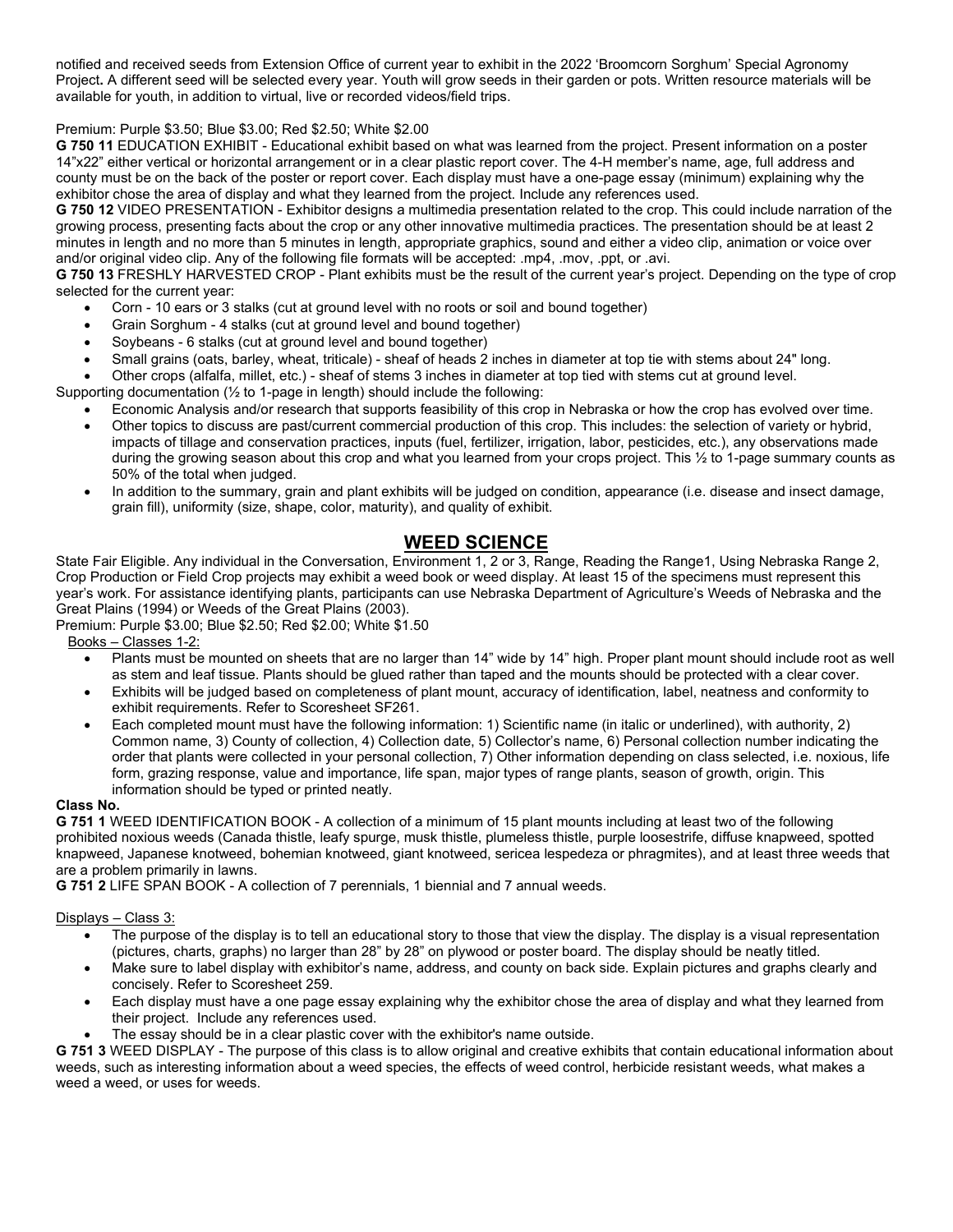## **RANGE MANAGEMENT**

State Fair Eligible. The purpose of this category is to help 4-H'ers identify and collect range plants. In addition, participants will learn the basics of range management, and Nebraska's range. Through the creation of range boards 4-H'ers will become more proficient in knowledge of Nebraska's range.

**General Rules:**

- Each exhibit must be properly identified with Unit and Class.
- All plant displays and display covers must be the result of the current year's work.
- Plant identification and lists of appropriate plants in each category (grasses, forbs, shrubs, and grass-like plants) can be found in the Range Judging Handbook and Contest Guide (EC150, Revised July 2016), Common Grasses of Nebraska (EC170), and Common Forbs and Shrubs of Nebraska (EC118).
- The purpose of these exhibits is to demonstrate to the public the benefits from the study and application of crop, weed, range and soil sciences to solving problems in management, conservation, sustainability and environmental protection.

**BOOKS – Classes 1-6:** For books, plants must be mounted on sheets that are no larger than 14" wide by 14" high. Plants should be glued rather than taped and the mounts should be protected with a clear cover. Proper plant mount should include root as well as stem and leaf tissue. Exhibits will be judged based on completeness of plant mount, accuracy of identification, labeling, neatness and conformation to project requirements. Refer to Scoresheet SF260. Each completed mount must have the following information (see example below) in the lower right corner of the mounting sheet: 1. Scientific name (in italic or underlined), with authority. 2. Common name. 3. County of collection. 4. Collection date. 5. Collector's name. 6. Personal collection number, indicating order that plants were collected in your personal collection. 7. Other information, depending on class selected, i.e., value and importance, life span, growth season, origin, major types of range plants. This information should be typed or printed neatly.

**DISPLAYS – Class 7:** The purpose of the display is to tell an educational story to those that view the display. The display is a visual representation (pictures, charts, graphs) no larger than 28" by 28" on plywood or poster board. The display should be neatly titled. Make sure to label display with exhibitor's name, address, and county on back side.

**BOARDS – Classes 8-9:** Boards should be no longer than 30" wide by 36" tall. Boards should be adequately labeled.

Premium: Purple \$3.00; Blue \$2.50; Red \$2.00; White \$1.50

**Class No.**

**D 330 1** VALUE AND IMPORTANCE FOR LIVESTOCK FORAGE AND WILDLIFE HABITAT AND FOOD BOOK - A collection of 12 different plant mounts, with 4 classified as high value, 4 as medium value, and 4 as low value for livestock forage, wildlife habitat, or wildlife food. Value and importance classifications can be found in the Range Judging Handbook and Contest Guide, Appendix Table 1 (EC150, Revised July 2016) starting on page 42. Plants can consist of any combination of grasses, grass-like plants, forbs, or shrubs. Assemble plant mounts in order of high, medium, and low value and importance. Label each plant mount with its value and importance classifications for each of the three areas; Livestock Forage, Wildlife Habitat, Wildlife Food.

**D 330 2** LIFE SPAN BOOK - A collection of 6 perennial plant mounts and 6 annual plant mounts selected from grasses and forbs. **D 330 3** GROWTH SEASON BOOK - A collection of 6 cool-season grass mounts and 6 warm-season grass mounts.

**D 330 4** ORIGIN BOOK - A collection of plant mounts of 6 native range grasses and 6 introduced grasses. Introduced grasses are not from North America and often used to see pastures.

**D 330 5** MAJOR TYPES OF RANGE PLANTS BOOK - A collection of plant mounts of 3 grasses, 3 forbs, 3 grass-like and 3 shrubs. **D 330 6** RANGE PLANT COLLECTION BOOK - A collection of 12 range plant mounts with something in common (i.e. poisonous to cattle, or historically used as food by Native Americans, or dye plants, or favorite antelope forage, etc.). Include a short paragraph in the front of the book which describes what the plants have in common and why you have chosen to collect them.

**D 330 7** PARTS OF A RANGE PLANT POSTER - Mount a range plant on a poster board. Label all the plant parts. Include the plant label in the lower right corner, including the scientific and common name of the plant. Put your name and county on the back of the poster.

**D 330 8** SPECIAL STUDY BOARD - A display of the results of a clipping study, a degree of use study, range site study, etc. A short essay must accompany the display to explain the reason for the study, what was learned, and study results. This should be placed in a sheet cover attached to the board.

**D 330 9** JUNIOR RANCHER BOARD - This exhibit should include a ranch map with a record book or an appropriate educational display on some phase of rangeland or livestock management. A short essay must accompany the display to explain the purpose of the rancher board, what was learned, etc.

## **FLORICULTURE**

#### **The World of Flowers, Annual Flowers**

State Fair Eligible. **Only one entry per member per class. The cultivar or variety name must be included on all entry cards.** IF potted container with several cultivar or varieties identify each individually within the pot. Failure to identify the cultivar or variety will drop the entry one ribbon placing. Proper identification is the responsibility of the exhibitor not the Extension staff or office personnel. For Floriculture, punch hole in the top center of entry tag, use a rubber band to securely attach entry tag to containers. Exhibits entered under an incorrect class number or containing an incorrect number of stems will be dropped one ribbon placing. In classes 23, 44 & 45, do not duplicate entries from the already listed classes or entry will be dropped one ribbon placing. For example: 4-H'ers with two cultivars or varieties of marigolds can only enter the marigold class and cannot enter the other cultivar or variety in any other class. A perennial is defined as a plant of which the crown overwinters. An annual is a plant that grows from seed each season, whether selfseeded or planted by the gardener. A biennial is a plant that germinates, grows and overwinters as a crown, blooms the following year and dies. Foliage will be considered when exhibit is judged.

#### Premium: Purple \$2.50; Blue \$2.00; Red \$1.50; White \$1.00

CUT FLOWERS - Containers will not be judged. Flowers should be in clear glass containers that won't tip over (no plastic containers) and of adequate size to display blooms. Any exhibit not in a clear glass container will be dropped one ribbon placing. Do not mix cultivars and colors. All 3 or 5 stems of cut flowers should be the same cultivar or color. Follow the guidelines in 4-H "Preparing Cut Flowers for Exhibits" 4H227 (revised 2016) at<https://unl.box.com/s/2f3a785c67p7qhqasevp6gu6adf3ugon> when preparing entries for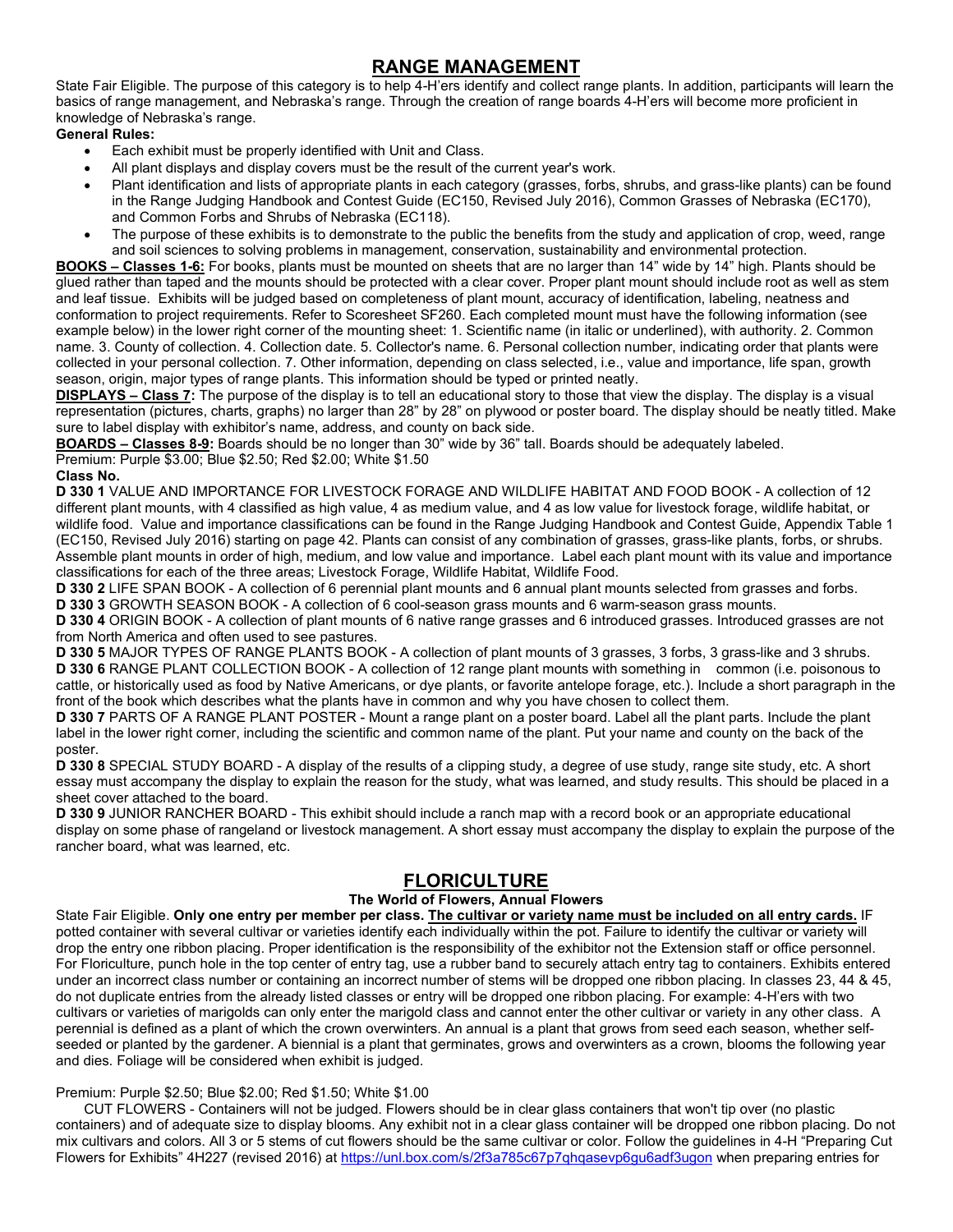the fair.

ANNUALS/BIENNIALS - **Exhibit five (5) stems of a single variety (cultivar) unless otherwise noted in parenthesis. Exhibitors may only enter up to five (5) vases of cut flowers (classes 1 - 45).** 

| Class No.                                                                                                  |                                                                       |
|------------------------------------------------------------------------------------------------------------|-----------------------------------------------------------------------|
| <b>G 770 1 Aster</b>                                                                                       | G 770 14 Marigold                                                     |
| <b>G 770 2 Bachelor Buttons</b>                                                                            | G 770 15 Pansy                                                        |
| G 770 3 Bells of Ireland                                                                                   | <b>G 770 16 Petunia</b>                                               |
| G 770 4 Browallia                                                                                          | <b>G 770 17 Salvia</b>                                                |
| G 770 5 Calendula                                                                                          | G 770 18 Snapdragon                                                   |
| G 770 6 Celosia (crested or plume) (3 stems)                                                               | <b>G 770 19 Statice</b>                                               |
| <b>G 770 7 Cosmos</b>                                                                                      | <b>G 770 20</b> Sunflower (under 3" diameter - 5 stems, 3" or more in |
| <b>G 770 8 Dahlia</b>                                                                                      | diameter - 3 stems)                                                   |
| G 770 9 Dianthus                                                                                           | <b>G 770 21 Vinca</b>                                                 |
| <b>G 770 10 Foxglove</b>                                                                                   | <b>G 770 22 Zinnia</b>                                                |
| G 770 11 Gladiolus (3 stems)                                                                               | G 770 23 Any other annual or biennial (under 3" diameter - 5 stems,   |
| G 770 12 Gomphrena                                                                                         | 3" or more in diameter - 3 stems) (Do not duplicate entries           |
| G 770 13 Hollyhock (3 stems)                                                                               | in classes 1-22)                                                      |
| PERENNIALS - Exhibit five (5) stems from a single variety (cultivar) unless otherwise noted in parenthesis |                                                                       |
| Class No.                                                                                                  |                                                                       |
| G 770 30 Achillea/ Yarrow                                                                                  | G 770 39 Lilies (3 stems) (Not Daylilies)                             |
| G 770 31 Chrysanthemum                                                                                     | G 770 40 Platycodon                                                   |
| G 770 32 Coneflower                                                                                        | G 770 41 Rose (3 stems)                                               |
| G 770 33 Coreposis                                                                                         | G 770 42 Rudbeckia/Black-eyed Susan                                   |
| <b>G 770 34 Daisy</b>                                                                                      | <b>G 770 43 Sedum</b>                                                 |
| G 770 35 Gaillardia                                                                                        | <b>G 770 44 Statice</b>                                               |
| G 770 36 Helianthus                                                                                        | G 770 45 Any other perennial (under 3" in diameter - 5 stems,         |
| G 770 37 Hydrangea (3 stems)                                                                               | 3" or more in diameter - 3 stems) (Do not duplicate entries           |
| <b>G 770 38 Liatris (3 stems)</b>                                                                          | in classes $30-44$ )                                                  |
|                                                                                                            |                                                                       |

**X 770 80** FLORAL ARRANGEMENT: SMALL - Diameter of overall exhibit must be less than 6". 4-H'ers do not have to grow plants used. COUNTY FAIR ONLY

**X 770 81** FLORAL ARRANGEMENT: LARGE - Diameter of overall exhibit must be greater than 6". 4-H'ers do not have to grow plants used. COUNTY FAIR ONLY

**X 770 82** HOMEMADE/RECYCLED CONTAINER - Container of annual flower(s), i.e. milk jug hanging basket. Container not to exceed 20" in any one dimension. COUNTY FAIR ONLY

#### Premium: Purple \$3.50; Blue \$3.00; Red \$2.50; White \$2.00

**G 770 46** FLOWER GARDEN COLLECTION - Each flower in the collection should be exhibited with the number of specified for classes G 770 1- G 770 45. Display in a box or other holder not more than 18" in any dimension. Do not duplicate entries in classes G 770 1 – G770 45 with any in the group collection.

**G 770 50** FLOWER NOTEBOOK - Exhibit a notebook containing pictures of flowers grown in Nebraska. There must be at least 10 species of annuals/biennials and 10 species of perennials handy to Nebraska. Bulbs may be included in a separate section. 4-H'ers may show more than one cultivar of the same species, but they will only count as one species. The notebook must be the result of the current year's work. Pictures from garden catalogs, hand drawn pictures, or photographs may be used. Each cultivar must be labeled with the correct common name/s and scientific name; the height and spread of the plant and the growing conditions (for example, needs full sun) the flower prefers. Bulbs may be included in a separate section. In addition to the above information, bulbs should also be labeled as spring or summer flowering. Give proper credit by listing the sources of pictures and information used. The 4-H'ers name, age, years in the project/s, full address and county must be on the back of the notebook.

**G 770 51** FLOWER GARDEN PROMOTION POSTER - Individual poster promoting flower gardening, size 14" x 22" either vertical or horizontal arrangement. Poster may be in any medium as long as it is not 3-dimensional. Posters using copyrighted material will not be accepted. Entry card must be stapled to the upper right hand corner. The 4-H member's name, age, full address, county, and years in the project(s) must be on the back of the poster.

**G 770 52** EDUCATIONAL FLOWER GARDEN POSTER - Prepare a poster 14" x 22" x 2" (3-dimensional if needed) either vertical or horizontal arrangement illustrating a skill or project you have done or learned about in a 4-H flowers or houseplant project. One might show a special technique used or equipment incorporated in the garden. Refer to 4-H horticulture project manuals, but use your own creativity. Entry card must be stapled to the upper right hand corner. The 4-H member's name, age, full address, county, and years in the project(s) must be on the back of the poster.

**G 770 53** FLOWER GARDENING HISTORY INTERVIEW - Neatly handwritten or typed account of a gardening history interview whose flower garden has inspired you. Maximum of 4 pages of text and 2 pages of pictures (include 1 picture of the person you interviewed) of their flower garden if the individual is still gardening. Protect with a clear report cover. The 4-H member's name, age, full address, county, and years in the project(s) must be on the back of the report cover.

### **HOUSEPLANTS**

State Fair Eligible. Youth must be enrolled in Growing Great Houseplants to exhibit in Classes 60 - 66. Container Grown Houseplants: The choice of container and soil quality will be considered in judging. **Each houseplant must be identified by listing the names on a card attached to the container.** Houseplants should be grown in the display container for a minimum of six weeks. Plants grown as houseplants must be used. NebGuides G837 and G2205 at [http://extensionpubs.unl.edu](http://extensionpubs.unl.edu/) will offer tips on selecting and growing houseplants. Containers of annual flowers or annual plants will be disqualified and not judged. Entries must have been designed and planted by the 4-H member. Container grown houseplants shall be in pots no greater than 12" in diameter (inside opening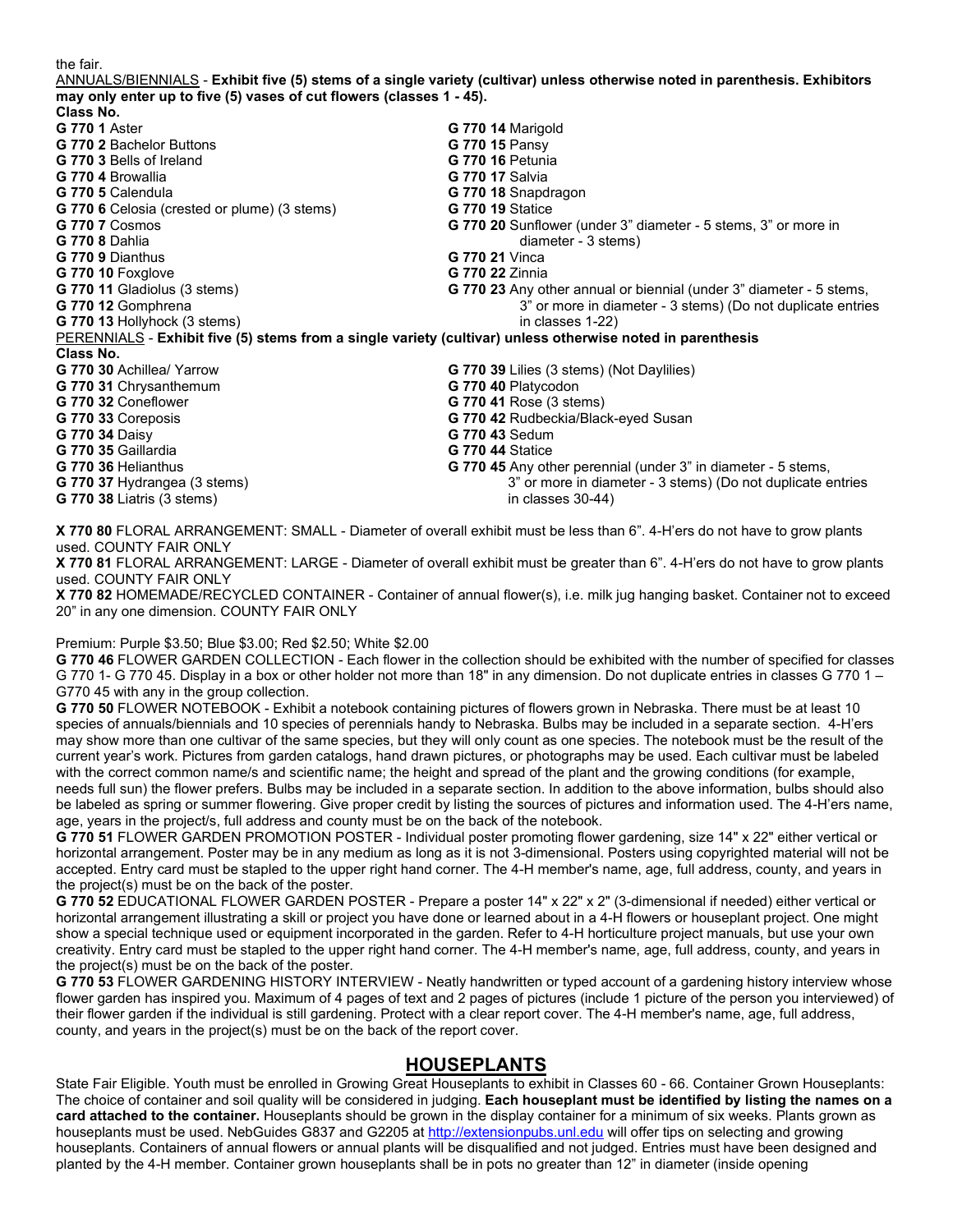measurement). Dish, Desert, and Fairy or miniature Gardens and Terrariums may be up to 12" in diameter (inside opening measurement). Any container greater than 12" in diameter (inside opening measurement) will be dropped one ribbon placing. Containers must have saucer to catch drainage water. The 4-H members name, age, full address, county, and years in project/s must be on the bottom or back of the container and saucer.

Premium: Purple \$3.50; Blue \$3.00; Red \$2.50; White \$2.00

#### **Class No.**

**G 770 60** FLOWERING POTTED HOUSEPLANT that is blooming for exhibition. Non-blooming plants will be disqualified. Container may have one or more houseplants in container. Label variety or cultivar for each plant. Pots no greater than 12" in diameter. **G 770 61** FOLIAGE POTTED HOUSEPLANT - One variety of tropical or cacti or succulent plant.

**G 770 62** HANGING BASKETS OF FLOWERING AND/OR FOLIAGE POTTED HOUSEPLANTS - Container may have one or more houseplants in container. Label variety or cultivar for each plant.

**G 770 63** DISH GARDEN - An open container featuring a variety of houseplants excluding cacti and succulents. Must have been designed and planted by the 4-H'er. Label variety or cultivar of each plant.

**G 770 64** FAIRY OR MINIATURE GARDEN - A miniature "scene" contained in an open container and featuring miniature or small, slow growing houseplants. The garden needs to have an imaginative theme and miniature accessories, i.e. bench, fence made from tiny twigs, small shell for a bath tub, etc. Label variety or cultivar for each plant.

**G 770 65** DESERT GARDEN - An open shallow container featuring cacti and/or succulents. Must have been designed and planted by the 4-H'er. Label variety or cultivar for each plant.

**G 770 66** TERRARIUM - Transparent container, partially or completely enclosed; sealed or unsealed, up to 12" in diameter. Label variety or cultivar for each plant.

### **VEGETABLES**

#### **Everyone A Gardener, Gardening: Units 1-4**

State Fair Eligible. **Only one entry per member per class.** The cultivar or variety name must be included on all entry cards. Failure to identify the cultivar or variety will drop the entry one ribbon placing. Proper identification is the responsibility of the exhibitor, not the Extension staff or Office personnel. Exhibits entered under an incorrect class number or containing an incorrect number of vegetables will be dropped one ribbon placing. In classes 252, 255, 268, 269, 285 and 286 do not duplicate entries from any of the classes listed or entry will be dropped one ribbon placing. For example: 4-H'ers with two cultivars or varieties of red tomatoes can only enter the red tomatoes class and cannot enter the other cultivar or variety in any other vegetable class. Follow the guidelines in "Selecting and Preparing Vegetables, Herbs and Fruits for Exhibit" 4-H 226 (revised June 2013) available at

[http://4h.unl.edu/4hcurriculum/PreparingVegetabesHerbsandFruit.](http://4h.unl.edu/4hcurriculum/PreparingVegetabesHerbsandFruit) Plates will be provided for the exhibitor. In all classes, exhibit the number of vegetables specified below.

Premium: Purple \$2.50; Blue \$2.00; Red \$1.50; White \$1.00

INDIVIDUAL VEGETABLE - Exhibitor may enter up to 5 different plates of vegetables from Classes 201-252. **Class No. G 773 227 Russet Potatoes - 5<br><b>G 773 228** Other Potatoes - 5 **G 773 202 Snap Beans - 12 G 773 203** Wax Beans - 12 **G 773 229** Pumpkin - 2 **G 773 230 Miniature Pumpkins - 5 G 773 205** Broccoli - 2 **G 773 231** Radish - 5 **G 773 206** Brussels Sprouts - 12 **G 773 232** Rhubarb - 5 **G 773 207** Green Cabbage - 2 **G 773 233** Rutabaga - 2 **G 773 208** Red Cabbage - 2 **G 773 234** Green Summer Squash - 2 **G 773 209** Carrots - 5 **G 773 235** Yellow Summer Squash - 2 **G 773 236 White Summer Squash - 2 G 773 211** Slicing Cucumbers - 2 **G 773 237** Acorn Squash - 2 **G 773 212 Pickling Cucumbers - 5 <b>G 773 213** Eggplant - 2 **G 773 213** Eggplant - 2 **G 773 239** Buttercup Squash - 2 **G 773 240 Other Winter Squash - 2 <b>G 773 241** Sweet Corn (in husks) - 5 **G 773 215 Muskmelon/Cantaloupe - 2 G 773 216** Okra - 5 **G 773 242** Swiss Chard - 5 **G 773 217** Yellow Onions - 5 **G 773 243** Red Tomatoes (2" or more in diameter) - 5 **G 773 244** Roma or Sauce-type tomatoes - 5 **G 773 218** Red Onions - 5 **G 773 244** Roma or Sauce-type tomatoes - 5 **G 773 219** White Onions - 5 **G 773 245** Salad Tomatoes (under 2" diameter) - 12 **G 773 246** Yellow Tomatoes (2" or more in diameter) - 5 **G 773 221** Bell Peppers - 5 **G 773 247** Turnips - 5 **G 773 222** Sweet (Non-Bell) Peppers - 5 **G 773 223** Jalapeno Peppers - 5 **G 773 249** Dry Edible Beans - 1 pint **G 773 250** Gourds, mixed typed - 5 **G 773 224 Hot (Non-Jalapeno) Peppers - 5 <b>G 773 225** White Potatoes - 5 **G 773 225** White Potatoes - 5 **G 773 251** Gourds, single variety - 5 **G 773 252** Any other vegetables 2, 5 or 12 that doesn't fit in any other class. (do not duplicate entries in classes 201-252)

Premium: Purple \$4.00; Blue \$3.50; Red, \$3.00; White \$2.50

**G 773 255** VEGETABLE GARDEN COLLECTION - 5 kinds of fresh vegetables displayed in a box not to exceed 24" in any dimension. Showmanship will be considered in judging. Do not use plastic, grass, cotton, figurines, etc. in exhibit box. Each vegetable in the collection should be exhibited with the number specified for individual class 201-252. Do not duplicate entries in classes 201-252 with any in the group collection.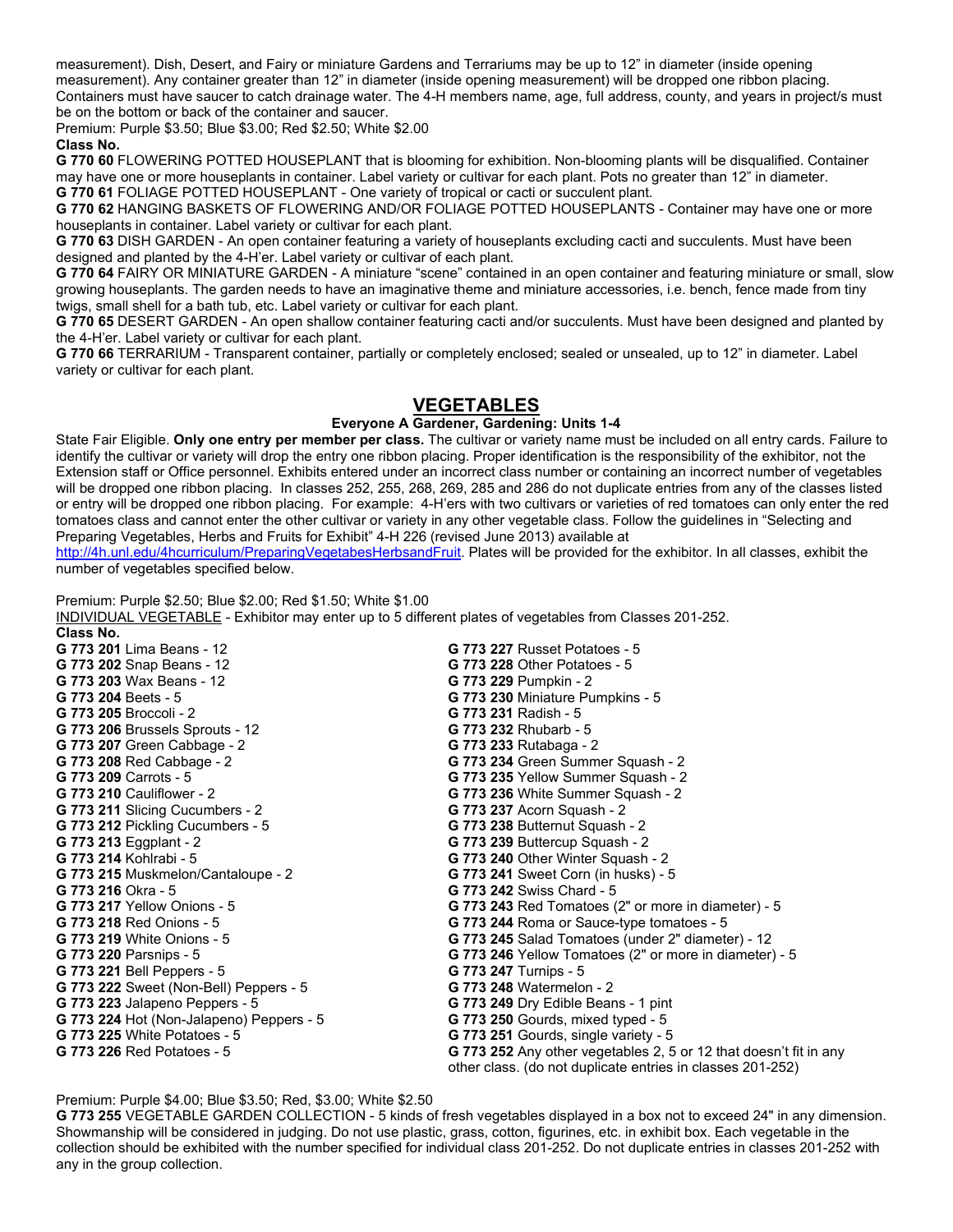**G 773 256** CULTIVAR VEGETABLE COLLECTION - 5 cultivars of one kind of vegetable i.e. 5 cultivars of peppers or squash or onions or tomatoes, etc. Display in a box not more than 24" in any dimension. Showmanship will be considered, but plastic grass, figurines, etc. should not be used. Each cultivar should be exhibited with the number specified for the vegetable in class 201-252.

## **HERBS**

Premium: Purple \$2.50; Blue \$2.00; Red \$1.50; White \$1.00

Herbs will be judged using the same general criteria used for vegetables. Those grown mainly for their seed, such as dill and caraway, should be exhibited on a plate. Those grown for their leaves such as basil, parsley, etc. should be exhibited in a glass container of water. Exhibit the bulbs of garlic. Exhibit 5 of each herb entered. Exhibitors may enter up to five different herbs. Potted herbs will be disqualified.

**Class No.**

**G 773 261** Dill (dry/not in water) - 5 **G 773 266** Sage - 5 **G 773 262** Garlic (bulbs) - 5 **G 773 267** Thyme - 5

**G 773 265 Parsley - 5 G 773 263** Mint - 5 **G 773 268** Any Other Herb - 5 (do not duplicate entries in classes 260-267)

**G 773 264** Oregano - 5

Premium: Purple \$4.00; Blue \$3.50; Red, \$3.00; White \$2.50

**G 773 269** HERB GARDEN DISPLAY - 5 different herbs. To be displayed in a box or other holder not more than 18" in any dimension. Each herb in the collection should be exhibited with the number and method specified in Classes G773260 - G773268.

**G 773 290** GARDEN PROMOTION POSTER - Individual poster promoting vegetable or herb gardening. Size 14" x 22" either vertical or horizontal arrangement. Poster may be in any medium as long as it is not 3-dimensional. Posters using copyrighted material will not be accepted. Entry card must be stapled in upper right hand corner. The 4-H member's name, age, full address, county and years in project/s must be on the back of the poster.

**G 773 291** EDUCATIONAL VEGETABLE OR HERB GARDEN POSTER - Prepare a 14" x 22" x 2" poster (3-dimensional if needed) either vertical or horizontal arrangement illustrating a skill or project you have done or learned in a 4-H horticulture project. You might show a special technique used or equipment incorporated in the garden. Refer to 4-H horticulture project manuals, but use your own creativity. The 4-H member's name, age, full address, county and years in project/s must be on the back of the poster. Entry card must be stapled to the upper right hand corner.

**G 773 292** VEGETABLE AND/OR HERB HISTORY INTERVIEW - Neatly handwritten or typed account of a gardening history interview of someone whose garden has inspired you. Maximum of 4 pages of text and 2 pages of pictures (include 1 picture of the person you interviewed) of their garden (flower and/or vegetables) if the individual is still gardening. Protect with a clear report cover. The 4-H member's name, age, full address, county and years in project/s must be on the back of the report.

**G 773 293** VEGETABLE SEED DISPLAY - Each display must include seeds representing the following families: Cucurbita, Brassica (cabbage), Solanaceous (nightshade) and Legume (Pea) families plus representatives from 5 other families. Group the seeds by family or type. Glue seeds or otherwise fasten clear containers of seeds to a board or poster matt no larger than 22" x 24". Label each group and each individual vegetable type with the common and scientific names. Use only one variety or cultivar of each vegetable, except for beans where several examples of beans may be shown. Attach a card to the back of the display explaining why and how it is important to know which vegetables are related and site references on where scientific name information was found. The 4-H'ers name, age, years in the garden project, full address and county must be on the back of the display.

**G 773 294** WORLD OF VEGETABLES NOTEBOOK - Choose a favorite foreign cuisine and learn what vegetables and/or herbs are common to it (e.g. Mexican, African, Chinese, Italian, etc.) include a handwritten report telling about a minimum of 5 vegetables and/or herbs from each country chosen. Include the scientific and common names; pictures of the plants from your garden or seed catalogs; tell how they are grown; and how the foods are used. Also list a source for buying the seed or plants. Give proper credit by listing the source of pictures and information used. Favorite recipes using some or all of the vegetable described may be included. Protect in a clear report cover. The 4-H member's name, age, years in the project, complete address and county must be on the back cover of the report.

## **FRUIT**

Premium: Purple \$2.50; Blue \$2.00; Red \$1.50; White \$1.00

Fruit will be judged using the same general criteria used for vegetables (as specified in 4-H 226, page 8). Fruit will be judged for the stage of maturity normal for that season. Emphasis will be placed on how well fruit approaches market quality. Exhibitors may enter up to five different plates of fruit.

**Class No.**

**G 773 280** Strawberries (everbearers) - 1 cup

**G 773 281** Grapes - 2 bunches

**G 773 282** Apples - 5

**G 773 283** Pears - 5

**G 773 284** Wild Plums - 5

**G 773 285** Other small fruit or berries - 1 cup (do not duplicate entries in classes 280-284)

**G 773 286** Other fruits or nuts - 5 (do not duplicate entries in classes 280-284)

## **SPECIAL GARDEN PROJECT**

State Fair Eligible. Youth must be enrolled in the 2022 'Rubenza Cosmo' Special Garden Project to exhibit**.**

Premium: Purple \$3.50; Blue \$3.00; Red \$2.50; White \$2.00

**G 775 1** SPECIAL GARDEN PROJECT EDUCATIONAL EXHIBIT - Educational exhibit based on what was learned from the project. Present information on a poster 14" X 22" either vertical or horizontal arrangement or in a clear plastic report cover. The 4-H member's name, age, full address, and county must be on the back of the poster or report cover.